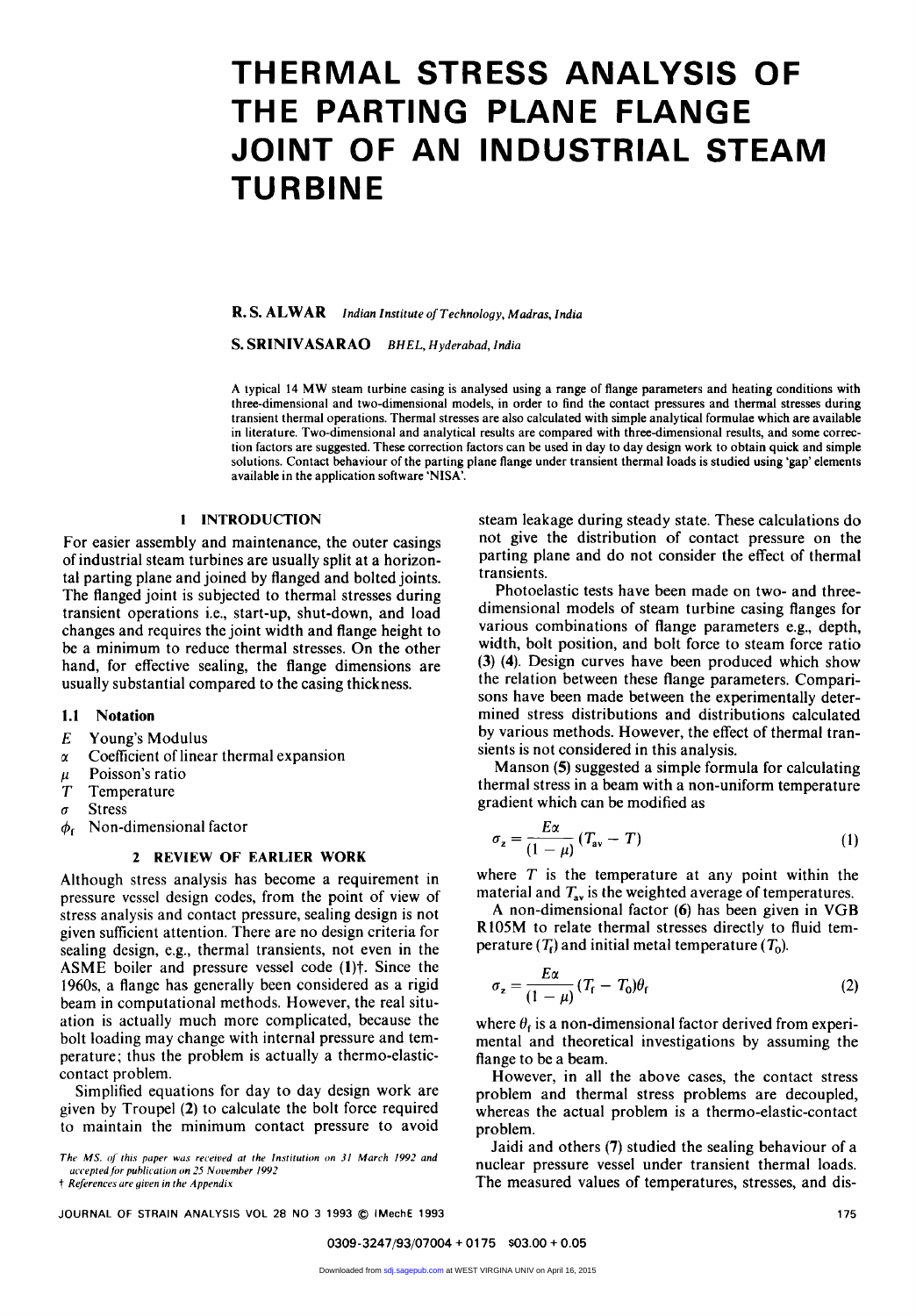tortions are compared to axi-symmetric finite element results.

On the whole, limited information is available on high temperature sealing in pressure vessels, particularly vessels with non-circular flanges. Therefore, the present work is aimed at establishing the validity of simple methods to calculate thermal and contact stresses during transient operations with sufficient accuracy.

#### **3 PROBLEM DESCRIPTION**

In the present analysis a typical 14 MW steam turbine casing is investigated. The upper and lower parts of the casing are joined by parting plane flanges and a sealing force is applied by tightening the parting plane bolts. These bolts are to be re-tightened frequently because of the relaxation in the bolt force due to creep.

The phenomena of heat transfer between steam and the casing metal, which determines the temperature distribution within the casing, is mainly governed by the convective heat transfer coefficients. The convective heat transfer coefficients for the present problem are calculated based on the data available (8).

The calculated heat transfer coefficients are based on certain assumptions like hollow cylinder, uniform steam velocity etc., which may not give exact values when applied to turbine casings. Hence the value of heat transfer coefficient is also taken as **a** parameter for study of flanged joint behaviour. The other parameters taken are flange width and flange height. **A** total of twelve load cases are studied by varying heat transfer coefficients three times and flange parameters twice as shown in Tables  $1(a)$  and  $1(b)$ .

# **4 FINITE ELEMENT ANALYSIS**

For the present investigations, a finite element application software **NISA** is used, which has graphic facilities in addition to heat transfer and stress analysis capabilities including 'gap' analysis. The casing is descritized using eight-noded brick elements. By considering the symmetry conditions inherent in the structure, only a quarter of the casing is taken for analysis with appropriate boundary conditions. **A** typical three-dimensional model consists of **849** elements and 1414 nodes (shown in Fig. 1).

The element quarter of the casing is taken for analysis with appropri-<br>ate boundary conditions. A typical three-dimensional<br>particularly<br>Fig. 1).<br>the present The behaviour of the parting plane joint is such that<br>only compr The behaviour of the parting plane joint is such that only compressive stress in a direction normal to the contact surface can exist on the parting plane. If the bolt force is not sufficient to create compressive stress, the joint opens rather than tensile stress being developed. This is a kind of geometric non-linearity and can be solved by using the 'gap' element available in **'NISA'.**  The 'gap' element is a line element with two nodes: the element output gives the force transmitted through the element or the amount of opening. The contact pressure  $(\sigma_{\rm v})$  on each solid element surface lying on the parting plane can be calculated by adding the contributions of **z**<br>d.<br>a<br>me<br>pe<br>pe<br>of compressive force transmitted by each 'gap' element corresponding to the solid element, and dividing by the surface area. element or the amount of opening. The contact pressure  $(\sigma_y)$  on each solid element surface lying on the parting plane can be calculated by adding the contributions of compressive force transmitted by each 'gap' element c

For all the above load cases, the following steps are

- (a) determination of transient temperature distributions;
- (b) three-dimensional thermal stress analysis;
- (c) contact pressure distribution analysis at joint interface using 'gap' elements.

To check the accuracy of the results, one load case is analysed with another mesh and the results are compared. The second mesh consists of 233 elements (20 noded brick) and 1580 nodes. The values of temperatures and stresses obtained are within 5 percent deviation, (c) contact pressure distribution analysis at joint inter-<br>face using 'gap' elements.<br>To check the accuracy of the results, one load case is<br>analysed with another mesh and the results are com-<br>pared. The second mesh consis which can be treated as a good convergence considering the size of the problem and the complicated boundary conditions.

# **5 RESULTS AND DISCUSSION**

The temperatures at each node for each time step for all the load cases are obtained by the heat transfer analysis using **NISA.** Typical three-dimensional temperature contours are given in Fig. 2. **A** typical temperature distribu-

|                         |              |              | Table 1(a). Trange widths and neights for different load cases |              |              |              |              |              |              |              |              |              |
|-------------------------|--------------|--------------|----------------------------------------------------------------|--------------|--------------|--------------|--------------|--------------|--------------|--------------|--------------|--------------|
| Load case               |              | 2            | $\sim$ 3 $\sim$                                                |              | $\sim$ 5     |              | 67           | ×            |              | 10           | 11.          |              |
| Width (m)<br>Height (m) | 0.26<br>0.12 | 0.26<br>0.12 | 0.26<br>0.12                                                   | 0.23<br>0.12 | 0.23<br>0.12 | 0.23<br>0.12 | 0.26<br>0.15 | 0.26<br>0.15 | 0.26<br>0.15 | 0.23<br>0.15 | 0.23<br>0.15 | 0.23<br>0.15 |

**Table lla). Flange widths and heights for different load cases** 

|             |            |      |      |      |      |      |          |      |      | Table 1(b). HTC, temperature and pressures at different zones for each load case |      |      |      |      |      |      |      |      |      |      |
|-------------|------------|------|------|------|------|------|----------|------|------|----------------------------------------------------------------------------------|------|------|------|------|------|------|------|------|------|------|
| Load        |            |      |      |      |      |      |          |      |      | Zone (as marked in Fig. 1)                                                       |      |      |      |      |      |      |      |      |      |      |
| case        | Parameter  |      |      | 3    | 4    | 5    | <b>b</b> |      | 8    | 9                                                                                | 10   | 11   | 12   | 13   | 14   | 15   | 16   | 17   | 18   | 19   |
| 1, 4, 7, 10 | <b>HTC</b> | 0.02 | 0.03 | 0.04 | 0.04 | 0.05 | 0.05     | 0.05 | 0.05 | 0.05                                                                             | 0.05 | 0.05 | 0.05 | 0.05 | 0.05 | 0.05 | 0.04 | 0.04 | 0.04 | 0.03 |
|             | Temp.      | 150  | 200  | 240  | 260  | 270  | 280      | 280  | 280  | 280                                                                              | 280  | 280  | 280  | 280  | 280  | 280  | 260  | 240  | 200  | 160  |
|             | Pr.        | 0.01 | 0.02 | 0.02 | 0.03 | 0.03 | 0.03     | 0.03 | 0.03 | 0.03                                                                             | 0.03 | 0.03 | 0.03 | 0.03 | 0.03 | 0.03 | 0.01 | 0.01 | 0.01 | 0.01 |
| 2, 5, 8, 11 | <b>HTC</b> | 0.02 | 0.03 | 0.04 | 0.04 | 0.1  | 0.1      | 0.1  | 0.1  | 0.1                                                                              | 0.1  | 0.1  | 0.1  | 0.1  | 0.1  | 0.1  | 0.04 | 0.04 | 0.04 | 0.03 |
|             | Temp.      | 150  | 200  | 240  | 260  | 270  | 280      | 280  | 280  | 280                                                                              | 280  | 280  | 280  | 280  | 280  | 280  | 260  | 240  | 200  | 160  |
|             | Pг.        | 0.01 | 0.02 | 0.02 | 0.03 | 0.03 | 0.03     | 0.03 | 0.03 | 0.03                                                                             | 0.03 | 0.03 | 0.03 | 0.03 | 0.03 | 0.03 | 0.01 | 0.01 | 0.01 | 0.01 |
| 3, 6, 9, 12 | <b>HTC</b> | 0.02 | 0.03 | 0.04 | 0.04 | 0.2  | 0.2      | 0.2  | 0.2  | 0.2                                                                              | 0.2  | 0.2  | 0.2  | 0.2  | 0.2  | 0.2  | 0.04 | 0.04 | 0.04 | 0.03 |
|             | Temp.      | 150  | 200  | 240  | 260  | 270  | 280      | 280  | 280  | 280                                                                              | 280  | 280  | 280  | 280  | 280  | 280  | 260  | 240  | 200  | 160  |
|             | Pr.        | 0.01 | 0.02 | 0.02 | 0.03 | 0.03 | 0.03     | 0.03 | 0.03 | 0.03                                                                             | 0.03 | 0.03 | 0.03 | 0.03 | 0.03 | 0.03 | 0.01 | 0.01 | 0.01 | 0.01 |

Units:  $\text{HTC} = \text{W}/\text{Cm}^2/\text{C}$ **Steam temp.** = **Deg. C** 

**Pressure**  $= N/m^2 \times 10^{-8}$ .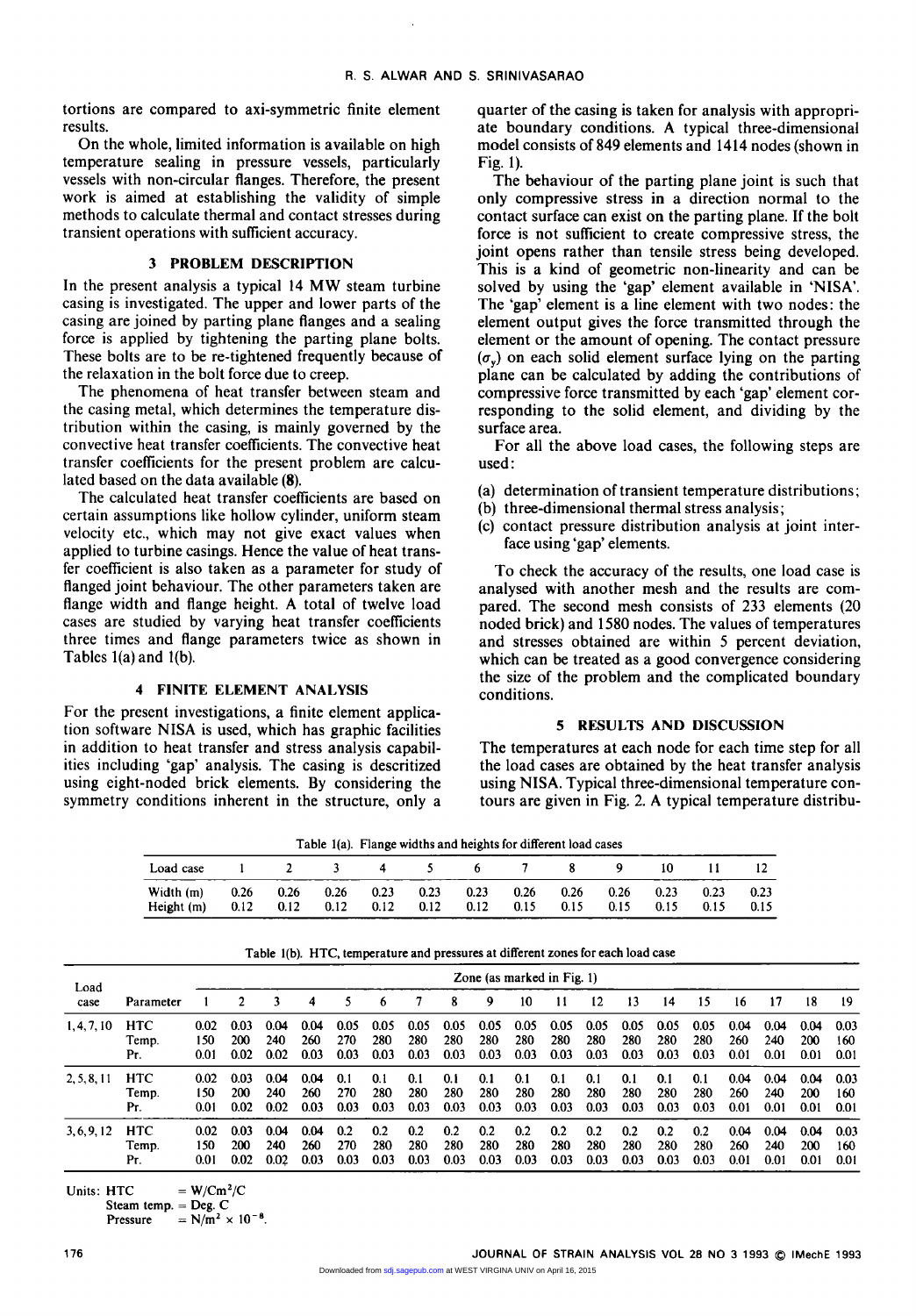

tion along the parting plane on a transverse cross-section at the steam inlet zone (zone **11** in Fig. l), at different time steps, obtained using three-dimensional analysis is shown in Fig. 3. The overall stress contours of  $\sigma_{eq}$ obtained from a typical load case of three-dimensional analysis are presented in Fig. **4.** It can be seen that the maximum values are at the steam inlet zone on the inner surface near the parting plane flange (zone 11 in Fig. **1).**  Three-dimensional thermal stress fields within the casing for all load cases are obtained. The values of different stress components and von Mises equivalent stress  $(\sigma_{eq})$ for different load cases at the maximum stress location in the stream inlet zone are presented in Table 2.

The ratios of the results at location (11) (Fig. 1) obtained by three-dimensional analysis and simple formulae **(1)** and (2) are given in Fig. 5 and Fig. 6 for various heat transfer coefficients and flange dimensions. The temperature distribution required for equation **(1)** is obtained by a two-dimensional finite element heat transfer analysis carried out by taking a transverse crosssection at the steam inlet zone as shown in Fig. 7. The boundary conditions are given in Table l(b). It can be seen from Fig. 5 that the simple formula given by Manson **(5)** along with two-dimensional finite element heat transfer analysis gives reasonably accurate results for the range of parameters considered in this analysis. But there is a significant difference between the results obtained by the three-dimensional analysis and the VGB formula (2) particularly for low heat transfer coefficients and wide flanges.

In order to compare the results obtained by simple two-dimensional (2D) plane strain analysis with threedimensional (3D) results, a typical cross-section at the steam inlet zone shown in Fig. 7 is analysed both for



**Fig. 2. Typical temperature contours in the casing during thermal transients** 

**JOURNAL OF STRAIN ANALYSIS VOL 28 NO 3 1993** @ **IMechE 1993 177**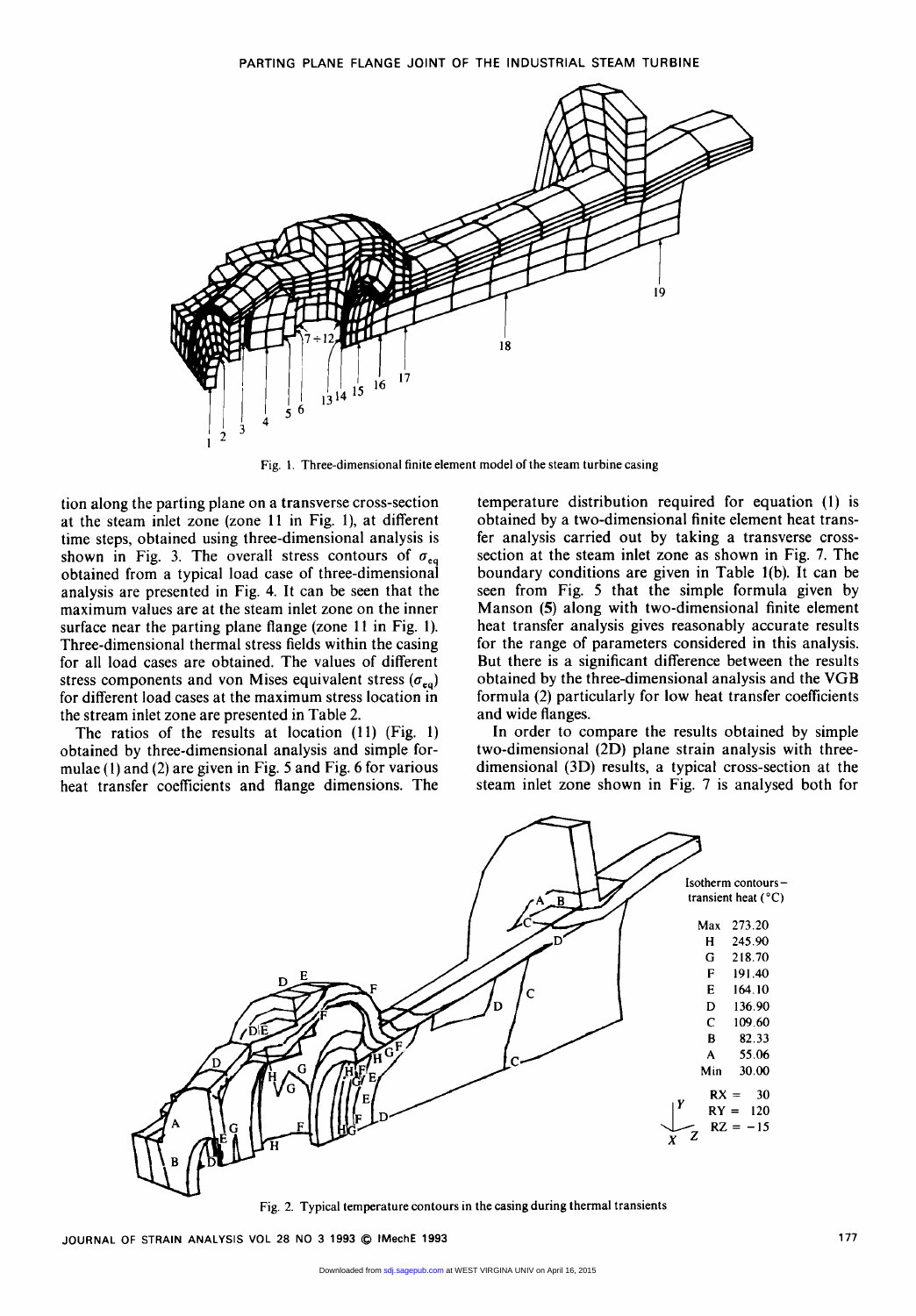Table 2. Comparison of three-dimensional and two-dimensional stresses

| R. S. ALWAR AND S. SRINIVASARAO                                         |                                                           |                       |  |
|-------------------------------------------------------------------------|-----------------------------------------------------------|-----------------------|--|
| Table 2. Comparison of three-dimensional and two-dimensional stresses   |                                                           |                       |  |
| Three-dimensional analysis results $(n/M^2 \times 10^{-8})$<br>$Load$ — | Two-dimensional analysis results $(n/M^2 \times 10^{-8})$ |                       |  |
| case $\sigma_x$                                                         |                                                           |                       |  |
| 2.627<br>- 1.461<br>$-2.208$                                            | $-0.541$<br>-0.69                                         | - 430                 |  |
| - 3.193                                                                 |                                                           |                       |  |
| $-2.307$<br>$-2.656$                                                    | $-0.543$                                                  |                       |  |
| 2.55<br>$-1.595$<br>2.687<br>$-2.100$<br>$-2.943$<br>$-3.444$           | $-0.90$<br>$-0.427$<br>$-0.66'$<br>$-0.87$<br>$-2.156$    | -43<br>$-4.7$<br>5.20 |  |
| - 1.970<br>- 1.636<br>$-3.49'$                                          |                                                           | 4.48<br>-496          |  |
| $-3.659$<br>$-4.031$<br>4.084<br>$-3.572$                               | $-1.854$<br>$-0.786$<br>$-6.579$                          | 5.342                 |  |



Fig. 3. Typical temperature variation across the parting plane flange during thermal transients

temperature distribution and stress analysis. The load cases and boundary conditions are shown in Table l(a) and Table 1(b). The ratios of  $(\sigma_z)2D/(\sigma_z)3D$  are plotted as w.r.t heat transfer coefficients in Fig. 8. It can be seen from this figure that the ratio decreases with increasing



Fig. 5. Ratios of the  $\sigma_z$  stresses obtained from equation (1) and threedimensional finite element analysis

heat transfer coefficients. During severe heating conditions, temperature change can penetrate only through a short distance. Hence the major bulk of the material which is at a lower temperature does not allow the heated region at the inner surface to expand. Therefore,



Fig. 4. Von Mises stress contours obtained from three-dimensional thermal stress analysis. (Stress in **kg/cm2)**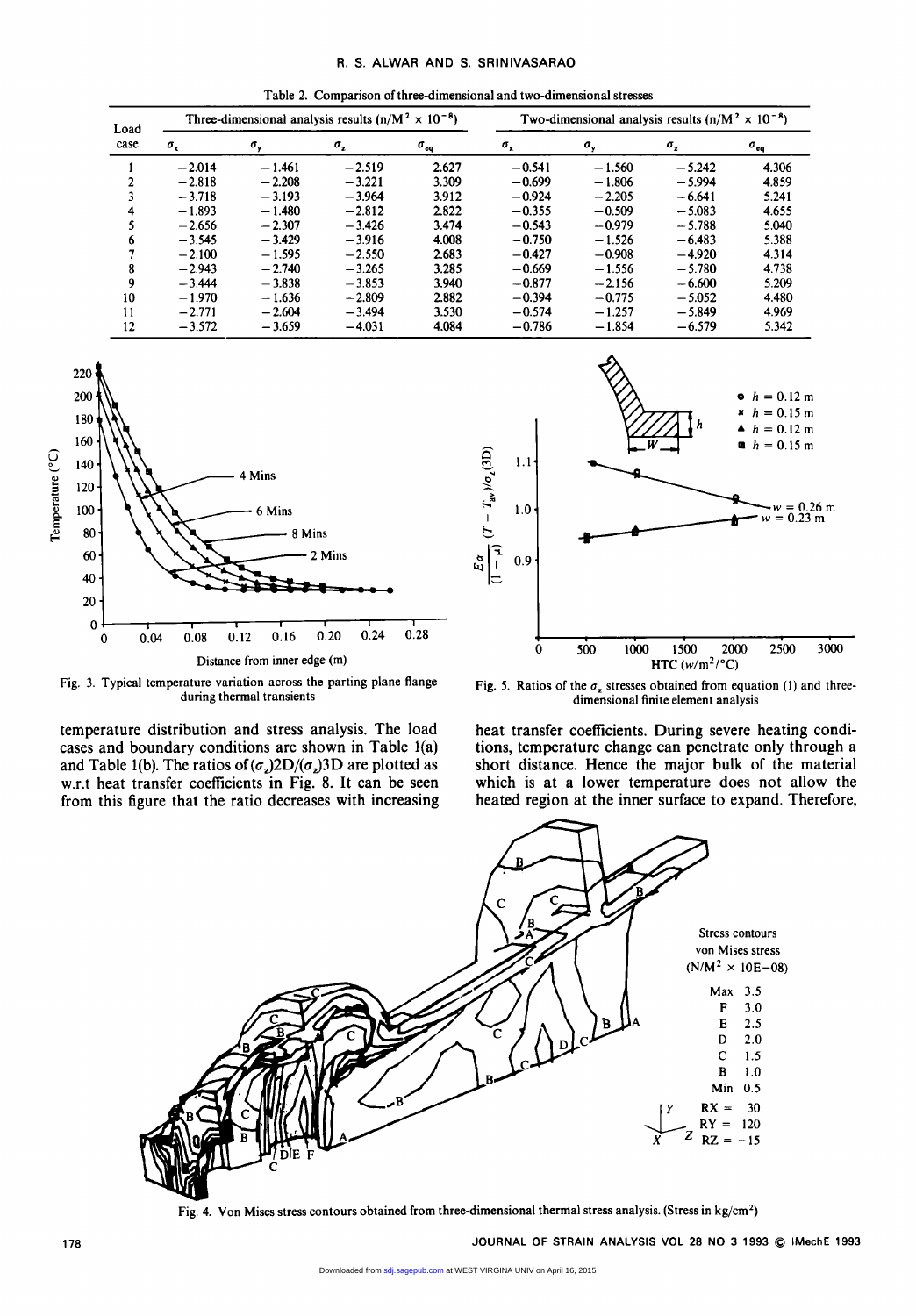

Fig. 6. Ratios of the  $\sigma_z$  stresses obtained from equation (2) and threedimensional finite element analysis



Fig. **7.** Two-dimensional finite element model of the casing

the stresses tend to be similar to plane strain condition and the ratio of  $\sigma_z$  2D to  $\sigma_z$  3D would be nearer unity. Variation of  $(\sigma_{eq})\bar{2}D/(\sigma_{eq})\bar{2}D$  values with heat transfer coefficients is shown in Fig. 9.

Typical contact pressure distributions on the parting plane during transient thermal conditions are shown in Fig. 10. It can be seen that the contact stresses are high at the inner edge. To compare the contact pressure distribution on the parting plane with and without 'gap' ele-



Fig. 8. Comparison of three-dimensional analysis and twodimensional analysis results.  $\sigma_z$  stresses



Fig. 9. Comparison of three-dimensional analysis and twodimensional analysis results.  $\sigma_{eq}$  stresses

ments, the  $\sigma_{v}$  values on the parting plane for a typical load case are presented in Fig. **11** and Fig. 12 for threedimensional and two-dimensional cases, respectively. It can be seen from these figures that the joint opens near the middle zone of the parting plane. The zone is small in size and hence the difference between the contact stresses in the area of contact with and without 'gap' elements is small. However, to estimate the size of the opening, 'gap' elements should be considered in the analysis. In addi-



Fig. 10. Contact pressure distribution on the parting plane during transient thermal conditions